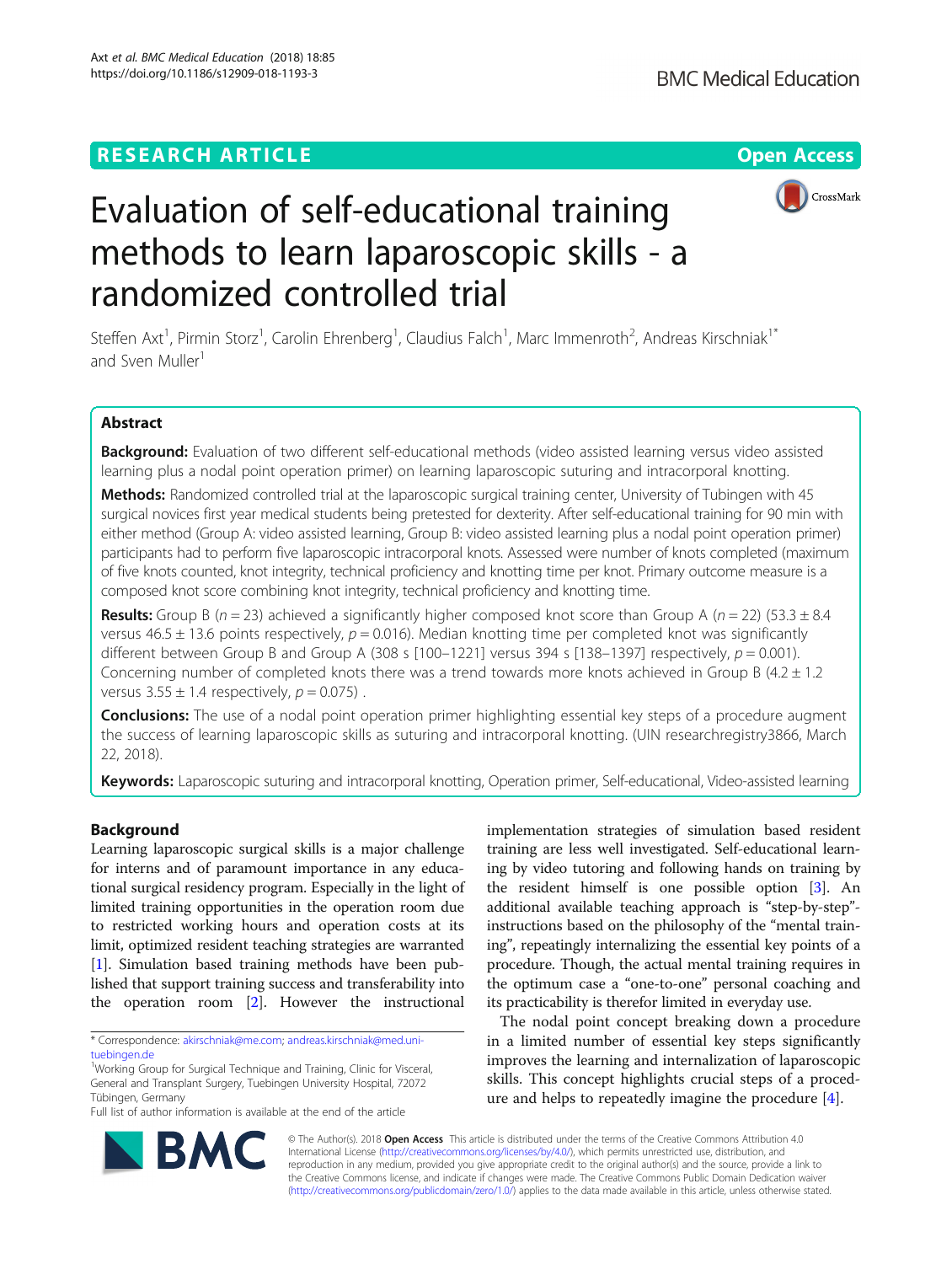The aim of this randomized controlled trial was to assess the value of an additional "nodal point operation primer" without the actual mental training in the process of video assisted self-educational learning of laparoscopic suturing and intracorporal knotting.

# **Methods**

# Setting and participants

This study was conducted by the Surgical Training Center at the University Tubingen. Because of the educational nature of the study, evaluation of the study protocol by the local ethics committee was not necessary. The participants were all first year medical students without pre-existing experiences in surgical techniques and especially no previous laparoscopic skills.

## Baseline assessment and pretests

In preparation all study participants received an instructional video to teach elementary basics of laparoscopy and laparoscopic suturing and intracorporal knotting. Afterwards, participants had to reply a standardized questionnaire about basic laparoscopy before study inclusion. Exclusion from the study was done if less than 60% of questions were correctly answered. After study inclusion two preliminary simulation based laparoscopic exercises and a laparoscopic intracorporal knot were performed in a black box trainer to assess baseline manual dexterity and the ability of three-dimensional orientation. For the first preliminary simulation based laparoscopic exercise participants had to touch 20 contact points of a 3-D model, in which every contact point had a diameter of 3 mm surrounded by a ring which could be illuminated by LEDs. Contacting the surrounding of the point was electronically detected as an error. For the second preliminary simulation based laparoscopic exercise the participants had to pass a needle horizontally through five openings in a wall with two grasping instruments. Touching the wall with the needle or the instruments was electronically detected as an error. In both exercises, the number of errors and the necessary performing time in seconds were determined. Finally the participants had to perform a pretest laparoscopic intracorporal knot in a maximum time span of seven minutes according to the below mentioned criteria after watching an uncommented video demonstrating laparoscopic suturing and intracorporal knotting.

# Randomization

After study inclusion and successful pretesting participants were randomly allocated to either group A (video assisted learning) or group B (video assisted learning plus operation primer) in a 1:1 ratio.

## Study performance

Participants of both groups received a standardized introduction to the laparoscopic workstation for 10 min. From now on Group A and B were separated for the learning phase and final testing.

# Group a – Video assisted learning

Participants of Group A watched a commented video of the performance of laparoscopic suturing and intracorporal knotting. Afterwards the video was shown during a training period of 90 min in a continuous loop so that a presentation of the performance was available for the participants all the time.

# Group B - video assisted learning plus a key point operation primer

Additionally to the video, the participants of Group B received an operation primer booklet highlighting the 10 key points of laparoscopic suturing and intracorporal knotting in text form and with example pictures (see Additional File [1](#page-4-0)). The concept of an operation primer is based on highlighting crucial steps of a procedure by key points and helps to repeatedly imagine the procedure. According to Immenroth et al. the definition of a key point is that it represents necessary structural motor components that must be performed in sequence and are marked by a reduction in the degrees of freedom of action (e.g correct alignement of the needle with the needle holder is a mandatory steps for a correct puncture of the wound edge in the following step) [\[4\]](#page-5-0).

The correct use of the operation primer was shown in a standardized video presentation. Subsequently the participants had 90 min to train laparoscopic suturing and knots according to the video and the operation primer.

Finally after a 20 min break, each participant was instructed to perform five laparoscopic intracorporal knots in a maximum time span of 35 min without further help. The performance was video-taped for further evaluation.

# Outcome measure

The analysis of the videotapes and the knot specimen was performed independently by two blinded investigators (both board certified general surgeons). Assessed were the number of knots completed (maximum of five knots counted), knot integrity, technical proficiency and knotting time per knot.

The primary end point was a composed knot score combining knot integrity, the technical proficiency and the knotting time. Knot integrity was defined by a sufficient tightened and squared knot defined as, complete adaption of the wound margins (adaption of the sponge edged [knot not too loose]), correct distance of the needle injections, no tears in the sponge (knot too tight) as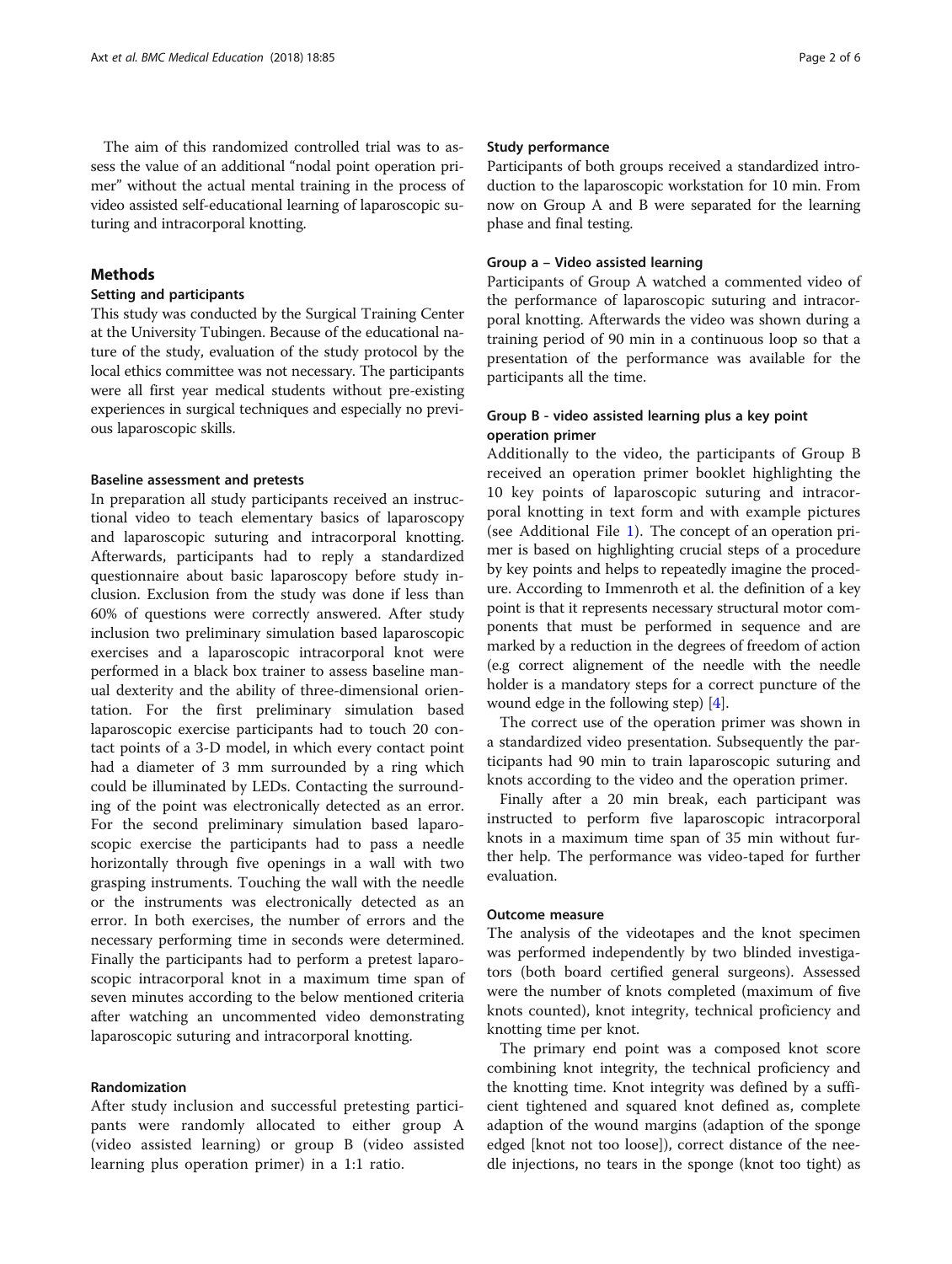well as sufficient length of the rest of the suture (5 mm). A maximum of 6 points (one for each fulfilled evaluation criterion) could be reached for knot integrity.

Technical proficiency was defined as correctly performing the 10 key steps shown in the video and highlighted in the operation primer in the correct order. For reaching a step one could get two points. In addition, an extra-point was awarded for the right performance of the essential part of a step of the knotting technique. Thus, a maximum score of 30 points could be reached for technical proficiency.

Knotting time per knot was defined as time needed for the performance of one complete knot (knotting time) and was recorded in seconds. The knotting time was then transferred by means of a conversion table in a point value. The maximum achievable points given were 30 for a time needed of < 209 s for one knot. For each additional 35 s time needed a point was deducted.

As a maximum result a score of 66 points was possible. Only completely performed knots were evaluated for knot integrity, technical proficiency, knotting time and number of correctly performed knots.

The mentioned composed knot score used at the Surgical Training Center at the University Tubingen to compare the before/after results of laparoscopic knotting in the residency training program is similar to the knot score proposed by Aggarwal et al. [\[5\]](#page-5-0).

#### Materials

As suture material a 3–0 polyfilament suture with a 26 mm in diameter SH-needle (Ethicon Endo Surgery; Johnson and Johnson, New Brunswick; New Jersey, USA) was used. The length of the suture was standardized to 120 mm. The knots were performed on sponges with marks of 5 cm width and 1 cm height, which defined the area in which the knots had to be performed and in which a 8 cm long incision was placed in the center. The laparoscopic tower was equipped by Karl Storz endoscopes (Karl Storz Endoscopes GmbH and Co. KG, Tuttlingen, Germany). The equipment consisted of high density cameras (Karl Storz H3 Z Full-HD, Karl Storz SCB Image 1 HD Hub 222,010 20), 30°-optics (Karl Storz Hopkins°-II 30°-optics) and cold light sources (Karl Storz SCB xenon 300 20,133,120). The recordings were done by an integrated reception system (AIDA, Karl Storz Endoscopes GmbH and Co. KG, Tuttlingen, Germany). During the performance of the study knots, the optics were fixed in an angle of 45° by a Karl Storz Martins arm (Karl Storz Endoscopes GmbH and Co. KG, Tuttlingen, Germany). The used laparoscopic instruments were a needle holder (Karl Storz, needle holder to Koh Marco; straight grip), a laparoscopic atraumatic grasping forceps (Karl Storz; click-Line Dissecting and Grasping Forceps according to

Kelly, pistol grip) and a laparoscopic scissors (Karl Storz, click shear line; pistol grip).

#### Statistical evaluation

Sample size calculation was done assuming a difference for the primary end point between group A and group B of greater than 20% to be relevant. This difference could be detected with a two-sided significance level  $\alpha = 0.05$ and a power of  $1 - \beta = 0.9$ , with a group size of 22 participants randomized to each group. The statistical evaluation was performed with SPSS 21 (SPSS Inc., Chicago, IL, USA). First the arithmetic means and their standard deviations or medians and their interquartile ranges were determined. In the analytical statistics first the determination of the normal distribution was done. Subsequently, the test of homogeneity of variance followed. Significance was tested by the student t-test for independent samples or the Mann-Whitney-U-test for independent samples. The study was registered at [www.](http://www.researchregistry.com) [researchregistry.com](http://www.researchregistry.com) (UIN researchregistry3866).

# Results

Flow of participants through the study is displayed in Fig. [1](#page-3-0). Participant characteristics and pretest results were well distributed and are shown in Table [1.](#page-3-0) None of the participants achieved to perform a complete pretest knot. Outcome measures are summarized in Table [2](#page-4-0). For the primary outcome measure composed knot score group B ( $n = 23$ ) achieved significantly more total points than group A  $(n = 22)$  (53.3 ± 8.4 versus 46.5 ± 13.6 points respectively,  $p = 0.016$ ). Especially median knotting time per completed knot was significant different between Group B and Group A (308 s [100–1221] versus 394 s [138–1397] respectively,  $p = 0.001$ ). Concerning number of completed knots there was a trend towards more knots achieved in Group B  $(4.2 \pm 1.2 \text{ versus } 3.55 \pm 1.4 \text{)}$ respectively,  $p = 0.075$ ). Concerning the inter-rater reliability of the two blinded reviewers for the outcome measures, there was discordance in only one case judging tears in the sponge.

# **Discussion**

The present trial shows that successful self-educational video assisted learning of laparoscopic skills with an additional operation primer highlighting the key points of the procedure can augment the trainees perfomance. Several studies have shown that simulation based laparoscopic training significantly improves the performance of residents and surgical beginners in the operation theatre [[6,](#page-5-0) [7\]](#page-5-0). A main reason for the increasing number of available additional training tools is the financial pressure of hospitals that cannot offer surgical training any more exclusively in the operating room  $[1, 8]$  $[1, 8]$  $[1, 8]$  $[1, 8]$ . However there are numerous training approaches for the acquisition of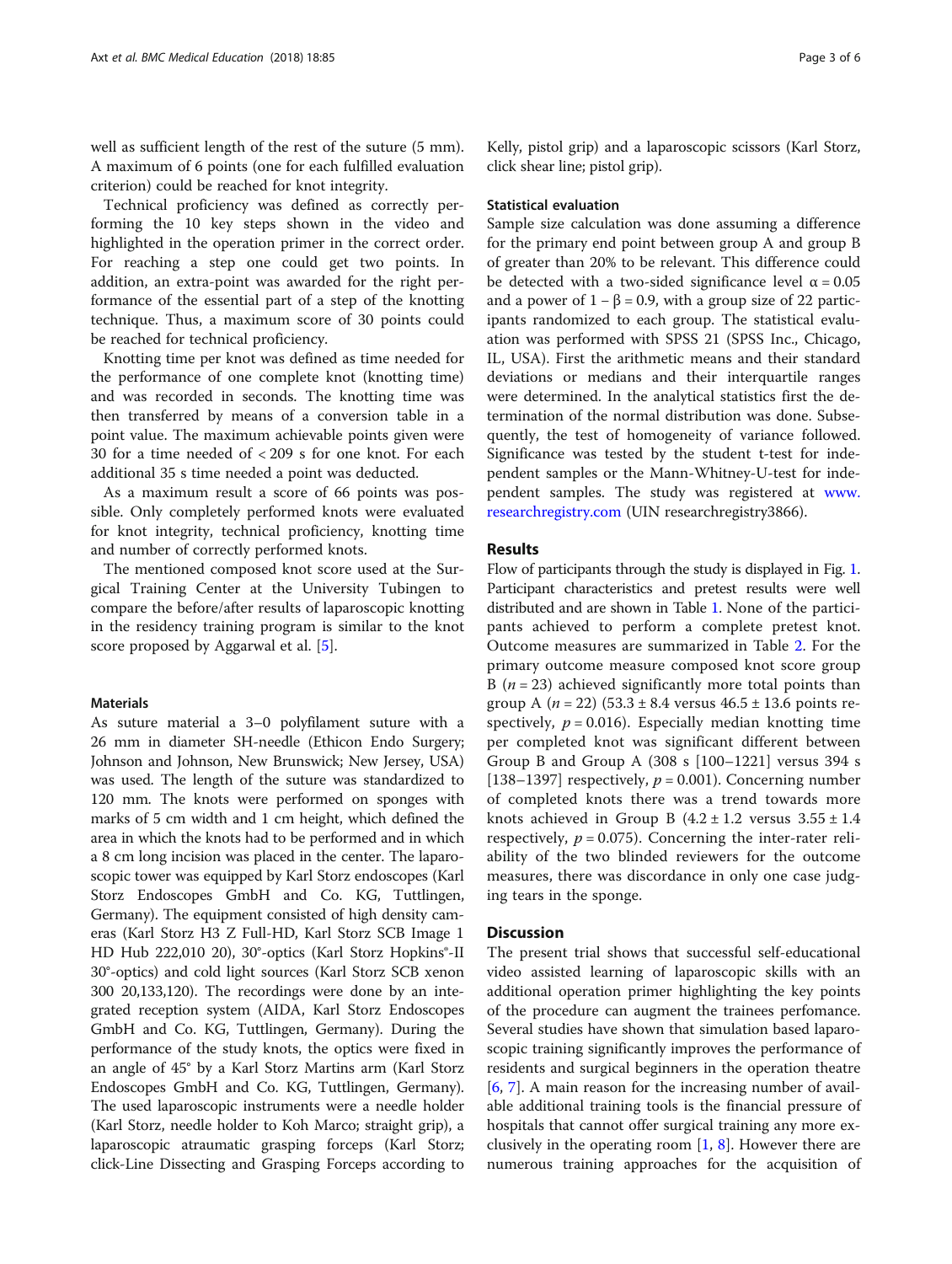<span id="page-3-0"></span>

laparoscopic skills and their comparability and known effectiveness is limited [[9\]](#page-5-0). A randomized controlled trial by Prabhu et al. showed that elevated stress level in the operating room resulted in an incomplete transfer of simulator acquired laparoscopic skills in daily practice [[10\]](#page-5-0). Therefor it remains important to evaluate different training methods for their learning curves and effectiveness when implementing a laparoscopic training curriculum. Studies on autodidactic learning methods in laparoscopic

simulator based training rarely exist. Xeroulis et al. compared in a randomized controlled trial computer based video instructions as a self educational method with expert feed back hands on training for laparoscopic knotting, showing no difference in learning success and learning curves for either method [[11](#page-5-0)]. An additional available teaching approach is "step-by-step"- instructions based on the philosophy of the "mental training" [[12\]](#page-5-0). Immenroth et al. described a significant difference in learning the

| <b>Table 1</b> Participant characteristics and pretest results |  |  |  |  |
|----------------------------------------------------------------|--|--|--|--|
|----------------------------------------------------------------|--|--|--|--|

|                                             | Group A<br>Video assisted learning | Group B<br>Video assisted learning<br>plus operation primer | $p$ -value |
|---------------------------------------------|------------------------------------|-------------------------------------------------------------|------------|
| $N=$                                        | 22                                 | 23                                                          |            |
| Female Gender                               | 10                                 | 16                                                          | 0.11       |
| Median age (years, [range])                 | 21 [20-28]                         | 21 [20-26]                                                  | 0.71       |
| Previous experience with video games $(n=)$ | 20                                 | 22                                                          | 0.52       |
| Right handed $(n=)$                         | 19                                 | 18                                                          | 0.48       |
| Pretest manual dexterity [s]                | 100 [28-580]                       | 107 [58-215]                                                | 0,42       |
| Pretest three-dimensional orientation [s]   | 178 [62-404]                       | 179 [83-475]                                                | 0,51       |
| Pretest knot integrity points               | $1.17 \pm 1.3$                     | $1.27 \pm 1.1$                                              | 0.78       |
| Pretest technical proficiency points        | $8.7 \pm 5.6$                      | $10 \pm 6.4$                                                | 0.48       |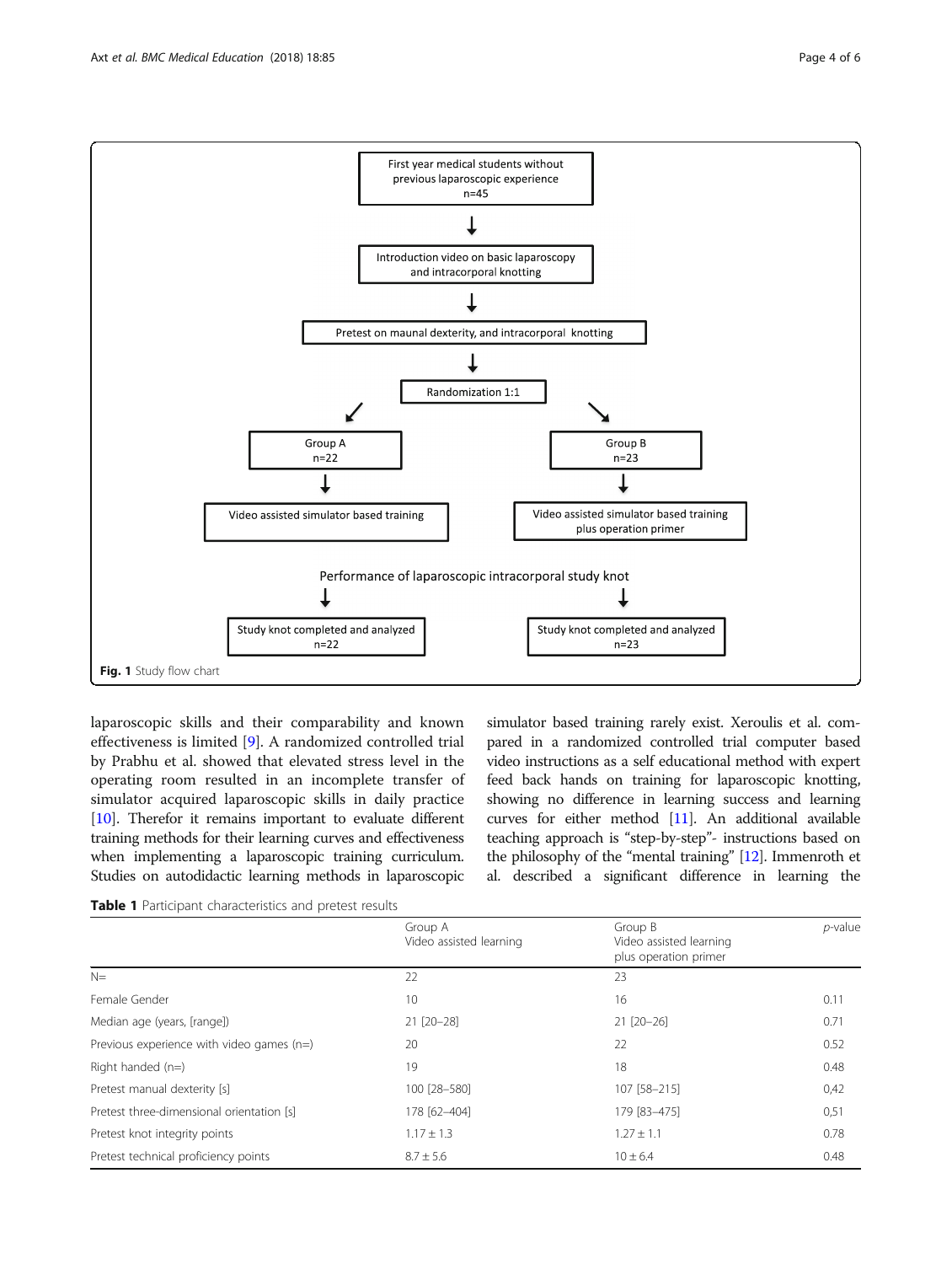#### <span id="page-4-0"></span>Table 2 Participant outcome measures

|                                     | Group A<br>Video assisted learning | Group B<br>Video assisted learning<br>+ operation primer | $p$ -value |
|-------------------------------------|------------------------------------|----------------------------------------------------------|------------|
| n                                   | 22                                 | 23                                                       |            |
| Total composed knot points          | $46.5 \pm 13.6$                    | $53.3 \pm 8.4$                                           | 0.016      |
| Knot integrity points               | $3.18 \pm 1.2$                     | $3.4 \pm 0.6$                                            | 0.76       |
| Technical proficiency points        | $22.7 \pm 5.6$                     | $24.3 \pm 2.9$                                           | 0.22       |
| Knotting time points                | $20.6 + 8.6$                       | $25.5 \pm 6.5$                                           | 0.009      |
| Mean Knotting time per knot (sec)   | 394 [138-1397]                     | 308 [100-1221]                                           | 0.001      |
| Number of correctly performed knots | $3.55 \pm 1.4$                     | $4.2 \pm 1.2$                                            | 0.075      |

laparoscopic cholecystectomy between practical and mental training [\[4\]](#page-5-0). Though, mental training requires in the optimum case a "one-to-one" personal coaching and its practicability is therefor limited in everyday use. Based on this principal of "step-by-step"- instructional mental training the concept of a nodal point operation primer divides and highlights a procedure in a limited number of essential key steps without the time and human resource consuming relaxation and repetition exercises. The aim of such a nodal point operation primer is a deeper and more structured internalization of the procedure by breaking it down to its essential 10 key points and therefore a higher and more sustainable chance of reproduction during a stressful situation [\[13\]](#page-5-0). Our results underline that for medical novices the acquisition of laparoscopic skills such as intracorporal suturing and knot tying is improved using an additional operation primer. Especially the time needed to perform a laparoscopic knot was significantly shorter and there was a trend towards more correctly performed knots in a predefined time period in the operation primer group.

A potential bias of this study is that during the practice period no data about the amount of time spent on the task of laparoscopic knotting and on the actual usage of the video and/or the operation primer are available. However this study was primarily designed to evaluate two selfeducational methods of learning laparoscopic knotting accepting that the amount of resource used by each single participant might be different among the two groups.

Simulation based training irrespective of the method itself has been shown to have a positive effect on all aspects of laparoscopic learning and its transferability of the acquired skills to the operation room  $[14]$  $[14]$  $[14]$ . Akl et al. reported that by just showing an instructional and structured video to the participants before training a significant reduction of laparoscopic knotting time was achieved [[15](#page-5-0)]. Further, limited evidence exists on the influence of different teaching methods used in simulator based laparoscopic training on long term skill retention. While repetitive hands-on training is shown to be more proficient, the amount of instructor feedback seems to have no impact long term laparoscopic skill retention [[14](#page-5-0), [16](#page-5-0)]. The effect of a nodal point operation

timer on long-term skill retention has to be issue of further evaluation.

# Conclusion

Altogether, the use of a nodal point operation primer highlighting essential key steps of a procedure augments the success of performing laparoscopic skills as suturing and intracorporal knotting. It should therefor be implemented in self-educational simulation based laparoscopic teaching programs as it is a valuable tool in taking up a procedure.

# Additional file

[Additional file 1:](https://doi.org/10.1186/s12909-018-1193-3) Institutional education booklet on laparoscopic suturing and knotting. An institutional education booklet explaining ten key steps of laparoscopic suturing and knotting. We have permission for publication of this institutional booklet from the University hospital Tuebingen, Germany. (PDF 1595 kb)

#### **Acknowledgements**

The authors wish to extend their thanks to all participants in the study and the support staff of the Surgical Training Center Tuebingen for their invaluable assistance.

#### Funding

There was no funding for the study.

#### Availability of data and materials

All the data on which the conclusions of this manuscript rely are available without restrictions by contacting the corresponding author.

#### Authors' contributions

SA contributed by designing and planning the study, collecting data, performing the statistical analyses and interpretation, writing and revising the manuscript, and final approval of the submitted manuscript. PS, CE, CF & MI contributed by planning the study, interpretation of statistical analysis and final approval of the submitted manuscript. SM & AK contributed by designing, facilitating and planning the study, collecting data, performing the statistical analyses and interpretation, writing and revising the manuscript, and final approval of the submitted manuscript. All authors read and approved the final manuscript.

#### Ethics approval and consent to participate

All participants verbally consented to participating in the study, which was approved by the local Ethics Committee University Tuebingen. No additional approval from the local Ethics Committee University Tuebingen was necessary.